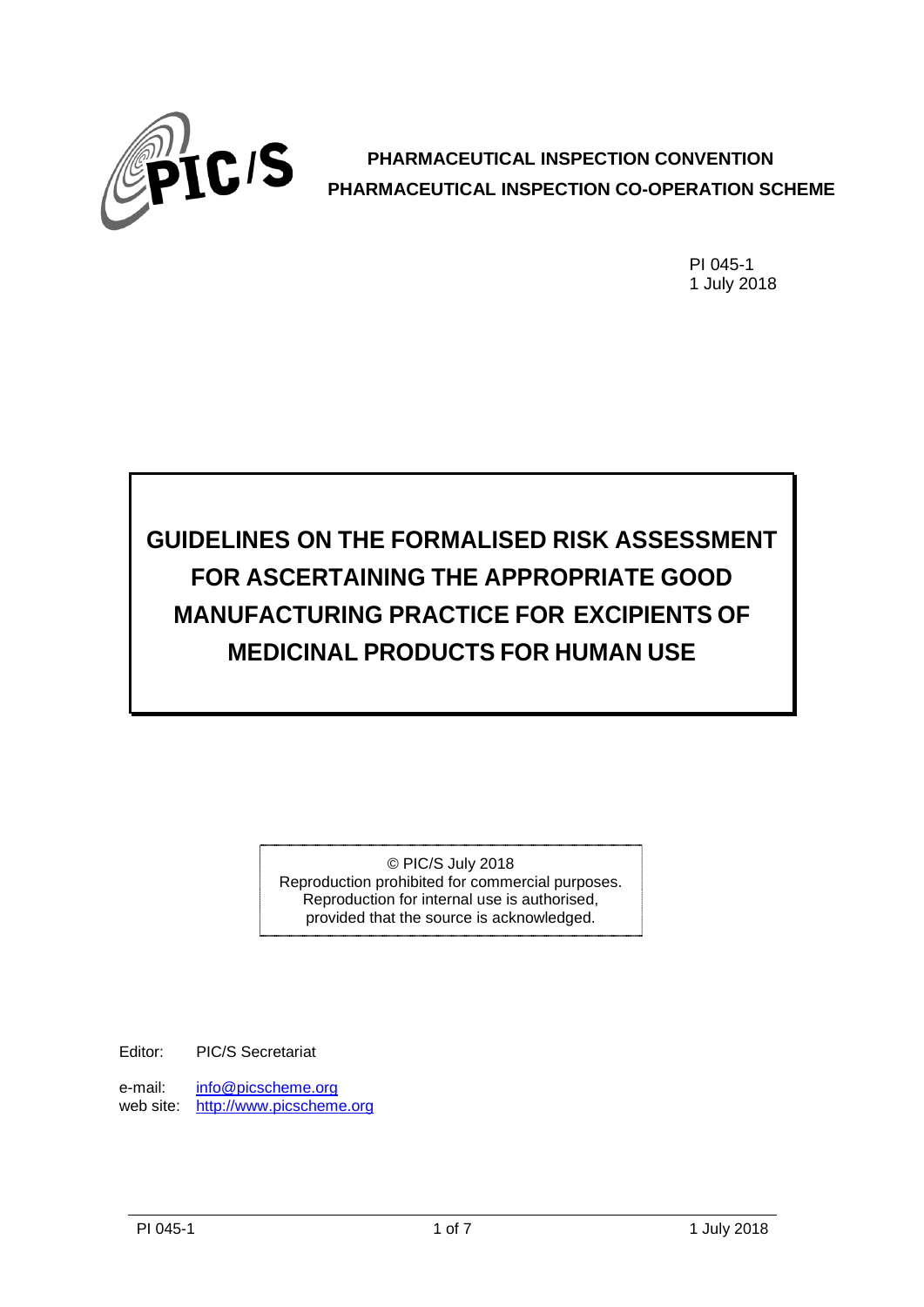# **TABLE OF CONTENTS**

# Page

| 2. |                                                                      |  |
|----|----------------------------------------------------------------------|--|
| 3. |                                                                      |  |
| 4. | Determination of appropriate GMP based on type and use of excipient4 |  |
| 5. |                                                                      |  |
| 6. |                                                                      |  |
|    |                                                                      |  |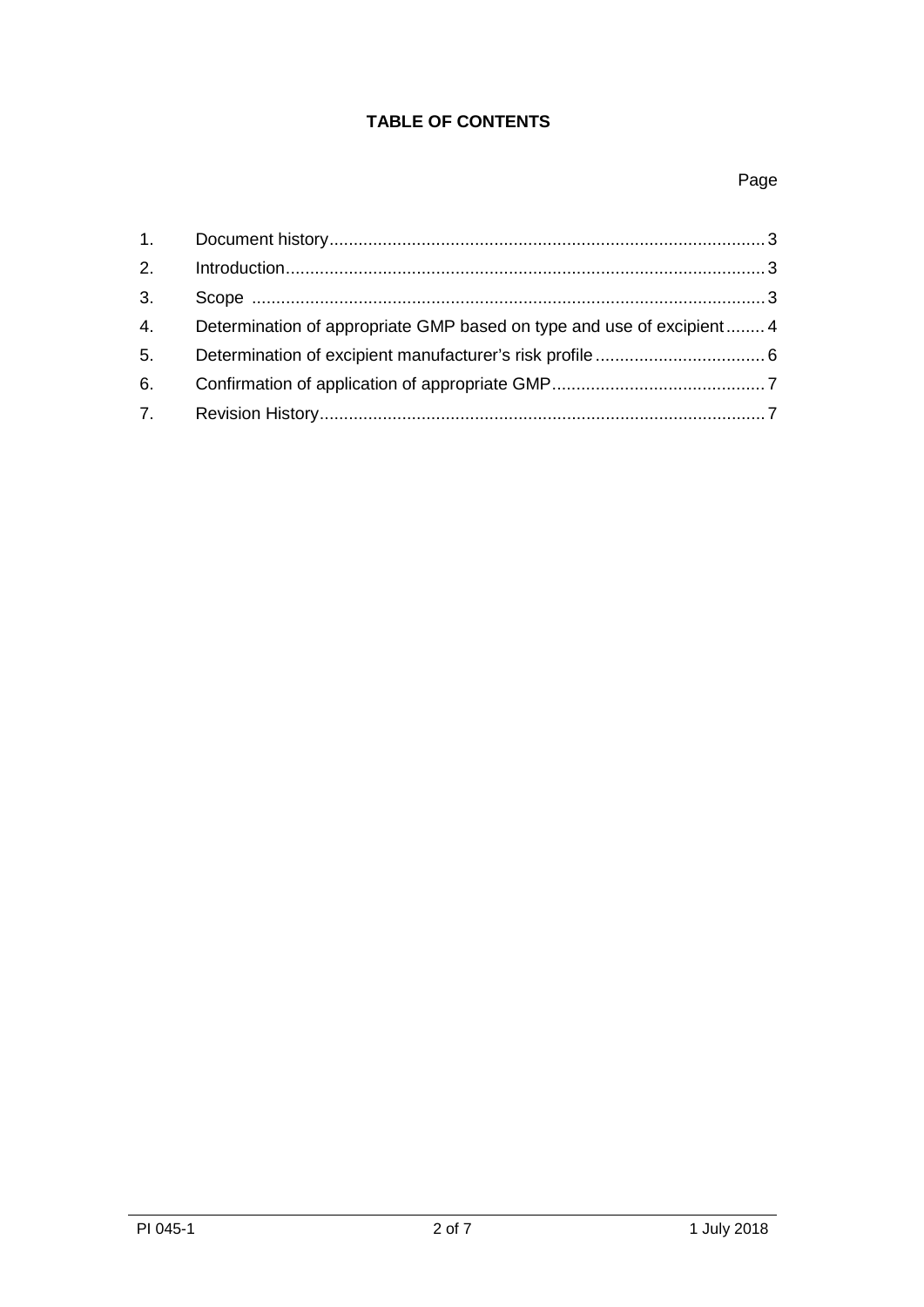## **1. DOCUMENT HISTORY**

| Transposed from EC document 2015/C<br>95/02 by PIC/S SCH | June 2015 - September 2017 |
|----------------------------------------------------------|----------------------------|
| Adoption by Committee of PI 045-1                        | 17-18 April 2018           |
| Entry into force of PI 045-1                             | 1 July 2018                |

### **2. INTRODUCTION**

The present PIC/S Guidelines are based on EC document 2015/C 95/02, which has been drafted by the EMA GMDP IWG and transposed for PIC/S purpose by the PIC/S Sub-Committee on the Harmonisation of GM(D)P.

These guidelines have been adopted by PIC/S as a guidance document. It is up to each PIC/S Participating Authority to decide whether it should become a legallybinding standard.

The manufacturing authorisation holder is required to ensure that the excipients are suitable for use in medicinal products by ascertaining what the appropriate good manufacturing practice (GMP) is. The appropriate GMP for excipients of medicinal products for human use shall be ascertained on the basis of a formalised risk assessment in accordance with these guidelines. The risk assessment shall take into account requirements under other appropriate quality systems as well as the source and intended use of the excipients and previous instances of quality defects. The manufacturing authorisation holder shall ensure that the appropriate GMP ascertained is applied. The manufacturing authorisation holder shall document the measures taken.

The excipient risk assessment/risk management procedure should be incorporated in the pharmaceutical quality system of the manufacturing authorisation holder.

Manufacturing authorisation holders should have the risk assessment/management documentation for appropriate GMP for excipients available on site for review by GMP inspectors. Consideration should be given to sharing relevant information from the risk assessment with the excipient manufacturer to facilitate continuous improvement.

A risk assessment as set out in these guidelines should be carried out for excipients for authorised medicinal products for human use in accordance with provisions established by applicable national competent authorities.

#### **3. SCOPE**

- 3.1 These guidelines apply to the risk assessment for ascertaining the appropriate GMP for excipients for medicinal products for human use. An excipient is any constituent of a medicinal product other than the active substance and the packaging material
- 3.2 These guidelines do not cover substances added to stabilise active substances that cannot exist on their own.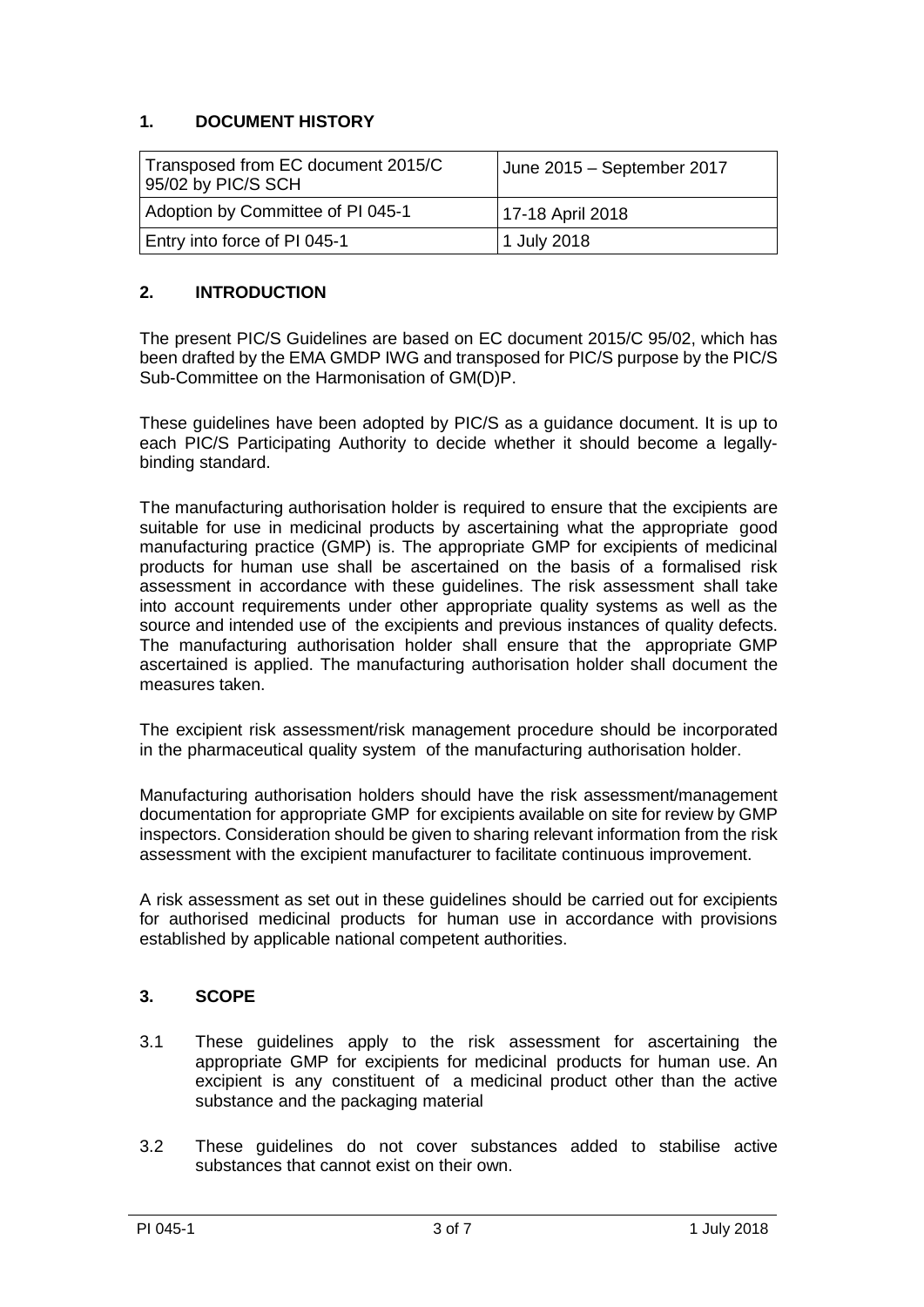#### **4. DETERMINATION OF APPROPRIATE GMP BASED ON TYPE AND USE OF EXCIPIENT**

- 4.1 In PIC/S PE 009 Guide to Good Manufacturing Practice for Medicinal Products Annex 20, principles and examples of tools for quality risk management that can be applied to different aspects of pharmaceutical quality, including excipients, can be found.
- 4.2 These quality risk management principles should be used to assess the risks presented to the quality, safety and function of each excipient and to classify the excipient in question, e.g. as low risk, medium risk or high risk. Quality risk management tools such as those listed in Annex 20 (e.g. hazard analysis and critical control points — HACCP) should be used for this purpose.
- 4.3 For each excipient from each manufacturer used, the manufacturing authorisation holder should identify the risks presented to the quality, safety and function of each excipient from its source — be that animal, mineral, vegetable, synthetic, etc.  $-$  through to its incorporation in the finished pharmaceutical dose form. Areas for consideration should include, but are not limited to:
	- (a) transmissible spongiform encephalopathy;
	- (b) potential for viral contamination;
	- (c) potential for microbiological or endotoxin/pyrogen contamination;
	- (d) potential, in general, for any impurity originating from the raw materials, e.g. aflatoxins or pesticides, or generated as part of the process and carried over, e.g. residual solvents and catalysts;
	- (e) sterility assurance for excipients claimed to be sterile;
	- (f) potential for any impurities carried over from other processes, in absence of dedicated equipment and/or facilities;
	- (g) environmental control and storage/transportation conditions including cold chain management, if appropriate;
	- (h) supply chain complexity;
	- (i) stability of excipient;
	- (j) packaging integrity evidence.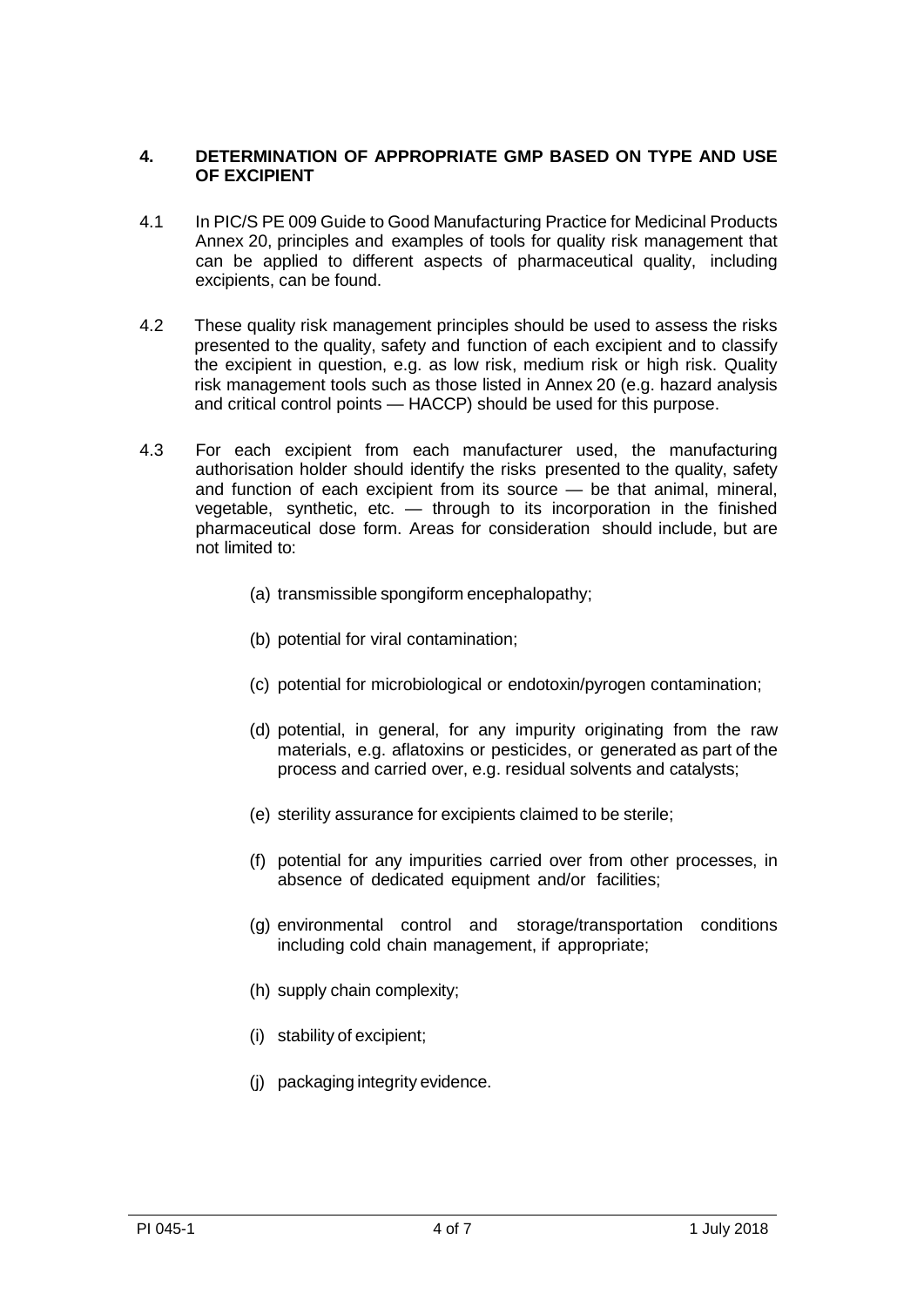- 4.4 Additionally, with respect to the use and function of each excipient, the manufacturing authorisation holder should consider:
	- (a) the pharmaceutical form and use of the medicinal product containing the excipient;
	- (b) the function of the excipient in the formulation, e.g. lubricant in a tablet product or preservative material in a liquid formulation, etc.:
	- (c) the proportion of the excipient in the medicinal product composition;
	- (d) daily patient intake of the excipient;
	- (e) any known quality defects/fraudulent adulterations, both globally and at a local company level related to the excipient;
	- (f) whether the excipient is a composite;
	- (g) known or potential impact on the critical quality attributes of the medicinal product;
	- (h) other factors as identified or known to be relevant to assuring patient safety.
- 4.5 Having established and documented the risk profile of the excipient, the manufacturing authorisation holder should establish and document the elements of the PIC/S PE 009 Guide to Good Manufacturing Practice for Medicinal Products that he/she believes are needed to be in place in order to control and maintain the quality of the excipient, e.g. Annex 1 or/and Annex 2; Guide to Good Manufacturing Practice for Medicinal Products Part II: Basic Requirements for Active Pharmaceutical Ingredients.
- 4.6 These elements will vary depending on the source, the supply chain and the subsequent use of the excipient, but as a minimum the following high level GMP elements should be considered by the manufacturing authorisation holder:
	- (a) establishment and implementation of an effective pharmaceutical quality system;
	- (b) sufficient competent and appropriately qualified personnel;
	- (c) defined job descriptions for managerial and supervisory staff responsible for manufacturing and quality activities;
	- (d) training programmes for all staff involved in manufacturing and quality activities (included but not limited to cleaning, engineering, laboratory, maintenance, materials management, safety, and technical services);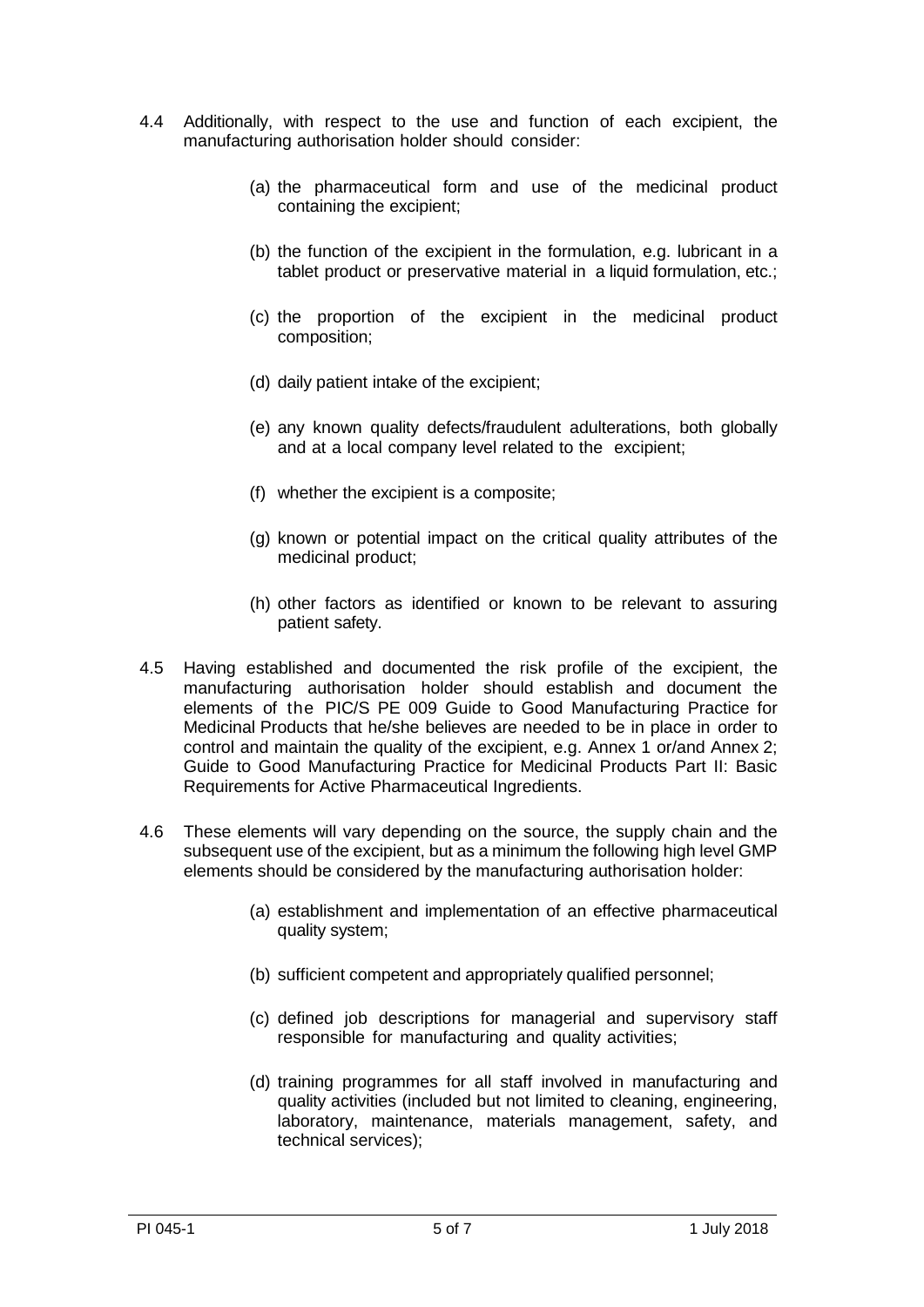- (e) training programmes related to health, hygiene and clothing as identified as necessary to the intended operations;
- (f) provision and maintenance of premises and equipment appropriate to the intended operations;
- (g) documentation system(s) covering all processes and specifications for the various manufacturing and quality operations;
- (h) systems for coding and identifying starting materials, intermediates and excipients to allow full traceability;
- (i) qualification program of suppliers;
- (j) system for quality control of the excipient and a responsible person independent from production to release the batches;
- (k) retention of records for incoming materials and excipients and retention of samples of excipients for the periods required by PIC/S Guide to Good Manufacturing Practice for Medicinal Products, Part II;
- (l) systems to ensure that any activity contracted out is subject to a written contract:
- (m)maintenance of an effective system whereby complaints are reviewed and excipients may be recalled;
- (n) change management and deviation management system;
- (o) self-inspection program;
- (p) environmental control and storage conditions.

#### **5. DETERMINATION OF EXCIPIENT MANUFACTURER'S RISK PROFILE**

- 5.1 After determination of the appropriate GMP, a gap analysis of the required GMP against the activities and capabilities of the excipient manufacturer should be performed.
- 5.2 Data/evidence to support the gap analysis should be obtained through audit or from information received from the excipient manufacturer.
- 5.3 Certification of quality systems and/or GMP held by the excipient manufacturer and the standards against which these have been granted should be considered as such certification may fulfil the requirements, subject to national legislation requirements.
- 5.4 Any gaps identified between the required GMP and the activities and capabilities of the excipient manufacturer should be documented.